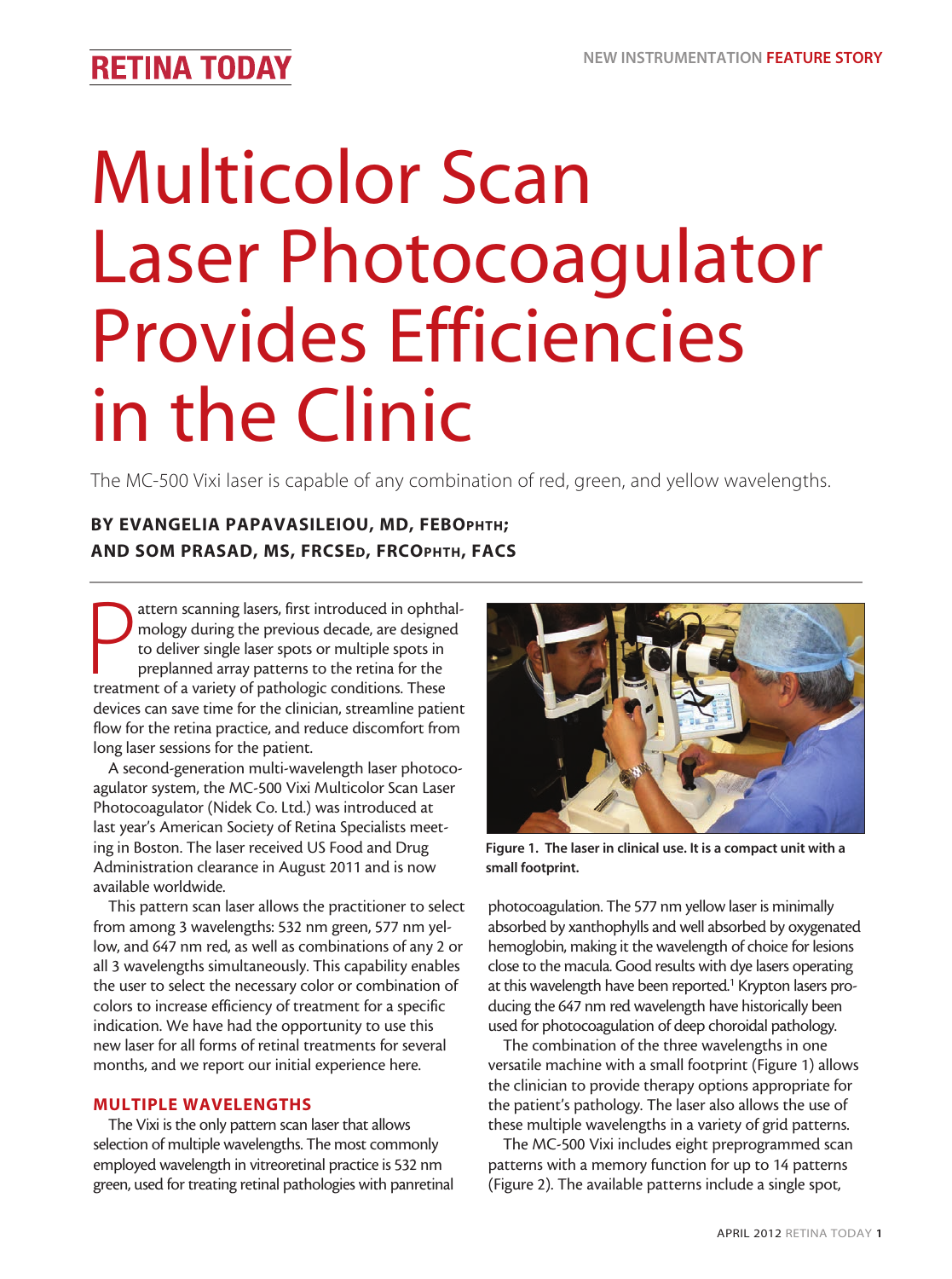

Figure 2. Various preprogrammed scan patterns are available from the touch-screen control unit.

squares (from 2-by-2 to 5-by-5 spots), a circle, arcs (of one-quarter, one-half, or three-quarters of a circle), a triple arc, a macular grid, a triangle, a line, and a curve.

The macular grid pattern can be used, for example, for treatment of the periphery of the macula in quadrants, with a fixed inner diameter and spot sizes ranging from 100 to 200 µm. The pattern can also be rotated in increments of 15° using an LCD touch screen (Figure 3). The 4 most frequently used scan patterns can be saved and recalled from the LCD menu.

The scan spot size is continuously variable from 50 to 500 µm in single mode and from 100 to 500 µm in scan and automanipulation mode. The actual spot size on the retina changes depending on the laser contact lens used.

Spot spacing can be adjusted with the touch screen. For grid photocoagulation, we prefer 2-spot spacing, while for panretinal laser we prefer 1-spot spacing. Continuously variable size adjustment enables the surgeon to compensate for changes due to laser contact lens selection.

The single-spot mode is used in conventional laser treatments, and the automanipulation mode can be used to deliver repeated laser emissions with variable internal times and conventional coagulation settings in a selectable scan pattern. The automanipulation mode allows the surgeon to continue laser emission while confirming spot placement. The scan mode is used for repeated laser emission with a fixed interval time, high power, and instantaneous speed.

#### PRACTICAL EXPERIENCE

In our experience, this laser saves time by requiring fewer sessions, consumes less energy, and provides more versatility than conventional models. It allows us to employ rapid and optimally powered laser emission for laser photoco-



Figure 3. All laser parameters can be rapidly adjusted from the touch screen console.

agulation with a selection of colors and scan patterns. Laser output can be limited to a single wavelength or modulated to a combination of colors for specific treatments. It is intended to be used in ophthalmic surgical procedures, including retinal and macular photocoagulation, iridotomy, and, for our glaucoma colleagues, trabeculoplasty.

The chorioretinal damage and therapeutic effects of different laser wavelengths are similar, but each wavelength has unique absorption and transmission characteristics that makes it desirable for a particular option. The MC-500 Vixi enables efficient photocoagulation even through opaque media. In eyes with cataract, better penetration is achieved with the yellow wavelength compared with green. In eyes with retinal hemorrhage, better penetration is achieved with the red wavelength. In case of accidental hemorrhage during treatment, the clinician can switch rapidly to the red wavelength to cauterize the bleeding vessel.

Nagpal and colleagues<sup>2</sup> reported that pattern scan laser treatment was less time-consuming and less painful for the patient compared with single-spot 532-nm solid-state green laser. Also, pattern scan laser showed less collateral damage and similar regression of retinopathy compared with a single-spot 532-nm solid-state green laser.

For laser eye surgery near the macula, 577 nm yellow is the color of choice. Hemoglobin absorbs yellow light more than other colors, and 577-nm lasers are more effective than any other wavelength for sealing abnormal blood vessels while doing minimal damage to the macula. The yellow wavelength is safer in locations where the inner choroid is heavily pigmented (for instance, over a large choroidal vessel), reducing the risk of hemorrhage. Joondeph and colleagues<sup>3</sup> used 577 nm yellow to treat retinal macro-aneurysms and reported resolution of hemorrhage, exudates, edema, and serous macular detachment.

Clinical trials have shown that 577 nm yellow is less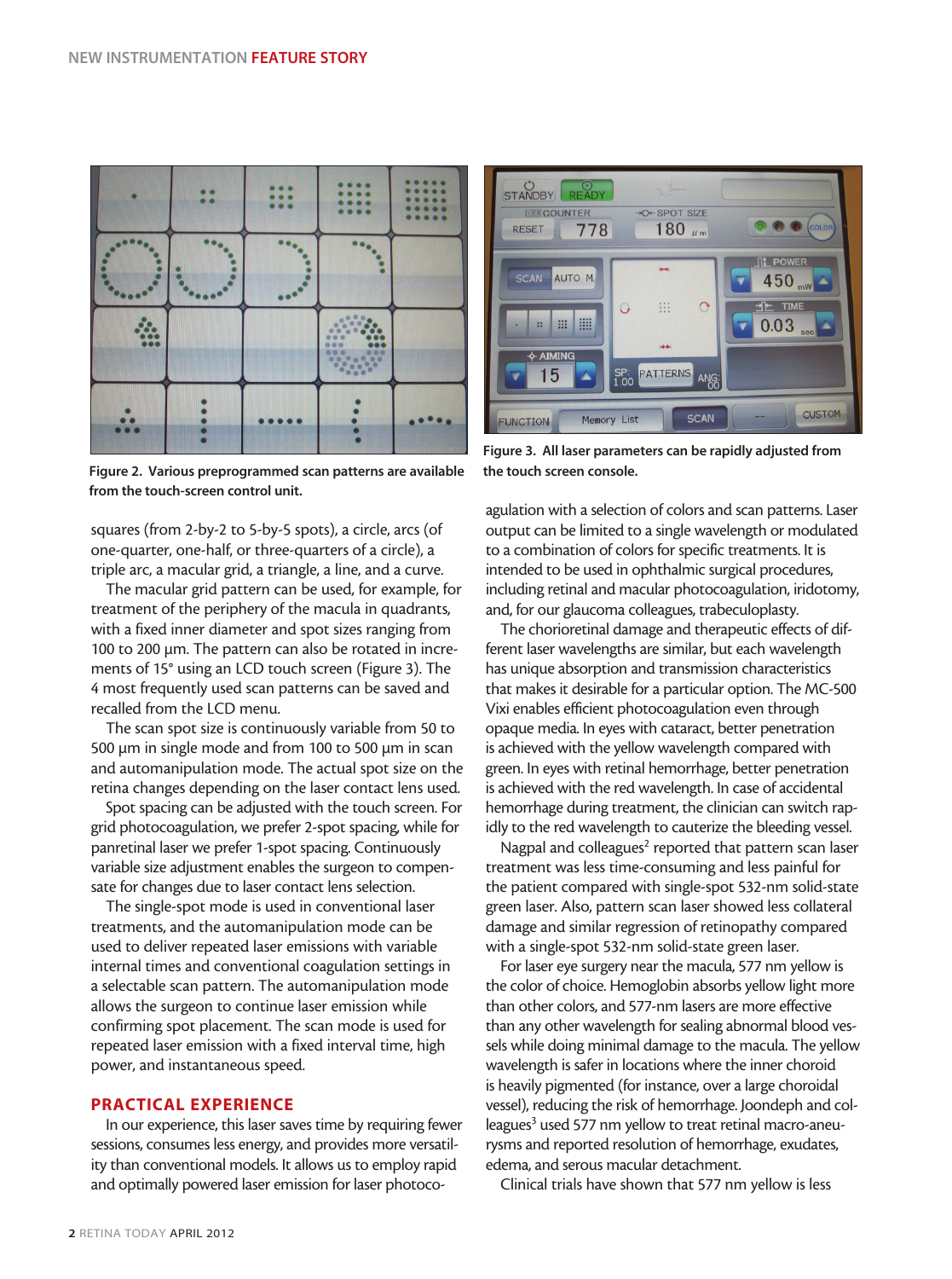destructive than green, reducing temperature elevation but still achieving therapeutic goals and preserving visual sensitivity as measured by microperimetry. No controlled clinical trials have demonstrated the clinical advantage of 1 laser wavelength over another in conventional suprathreshold retinal photocoagulation, but dye lasers have been used to exploit the 577 nm yellow peak of oxyhemoglobin to improve the comfort and convenience of standard clinical retinal photocoagulation. Yellow 577 nm laser light provides excellent lesion visibility, low amounts of intraocular light scattering and patient pain, and high choriocapillaris absorption for more uniform effects in patients with light or irregular fundus pigmentation.

Studies have found that differences in efficacy of the resorption of hard exudates, visual outcomes, and resolution of focal diabetic macular edema between different types of laser were not statistically significant, but green laser can lead to submacular fibrosis or choroidal neovascularization.

Krypton 647 nm red lasers are typically used for treatment of deeper choroidal leakage and have less tissue penetration. This wavelength can be used in retinal vascular proliferative diseases and chorioretinal diseases associated with exudative manifestations.<sup>4,5</sup> The 647 nm red krypton laser light is not absorbed by the hemoglobin in the retinal hemorrhage or by the macular luteal pigment xanthophyll, and it is transmitted into the choroid, allowing treatment within the macular zone with less damage to the internal retinal elements than would be seen with other wavelengths.<sup>6</sup>

In cases of subretinal neovascular membrane, therefore, krypton red can be the treatment of choice. Feeder vessel photocoagulation with krypton red laser may also be considered as a treatment option for subfoveal choroidal neovascularization (CNV) secondary to age-related macular degeneration (AMD).<sup>7</sup> Moreover, in cases of retinal angiomatous proliferation (RAP) stage 3, which includes CNV as well as retinal choroidal anastomosis, krypton laser could be the potential treatment of choice.<sup>8</sup> In this subtype of neovascular AMD with particularly bad prognosis, this treatment could lead to anatomical closure of the vascular complex and eliminate the risk for development of tears in the retinal pigment epithelium.<sup>9</sup> However, it may have the disadvantage of requiring more retreatments compared with 532 nm green.

With the Vixi we can start treatment with 1 color and continue it with another. The laser is flexible enough to be used in almost all clinical cases. The automanipulation and scan modes allow mode selection appropriate for specific pathologies.

In addition to conventional single spot delivery, the scan capability allows a wide range of multicolor laser pattern deliveries. The laser can be used with existing

slit lamps, transforming them into a stage for scanning laser treatments. It can also be provided in combination with YAG laser and an indirect ophthalmoscope. All units incorporate the Safety Optics with Low Impact on Cornea (SOLIC) optical design, which ensures low energy density on the cornea and lens even with large spot sizes.

The color LCD touch screen has an intuitive menu clearly indicating scan patterns and photocoagulation data. Ten sets of photocoagulation data (including color, power output, emission time, and interval time) applied to various clinical cases can be registered, and this can be helpful especially for repeated treatments and for patients participating in clinical trials. The laser also has a convenient power foot switch and is available with both front and rear dual ports for improved cable management. This solid-state laser provides longevity, space saving, and reduction of power consumption by 60% compared with the previous model.

#### **CONCLUSION**

The MC-500 Vixi is an extremely flexible and user-friendly technology. Although we have 3 different laser delivery systems in our retinal treatment clinic suite, this is the laser we now use for most of our cases because of its ease of use, the ability to change wavelengths on the fly, and the versatile patterns that can be adjusted intuitively.  $\blacksquare$ 

*Evangelia Papavasileiou, MD, FEBOphth, is a Vitreoretinal Fellow with the Wirral University Teaching Hospital NHS Foundation Trust, United Kingdom. She reports no financial relationships relevant to this article.*

*Som Prasad, MS, FRCSEd, FRCOphth, FACS, is a Consultant Ophthalmologist with the Wirral University Teaching Hospital NHS Foundation Trust, United Kingdom. He is a consultant for Bausch + Lomb, Bayer, and Nidek, and has also* 

*received travel reimbursements and/or advisory board fees from Alcon, Novartis and Allergan. Dr. Prasad can be reached via email at sprasad@rcsed.ac.uk.*

1. Gupta V, Gupta A, Kaur R, Narang S, Dogra MR. Efficacy of various laser wavelengths in the treatment of clinically significant macular edema in diabetics. *Ophthalmic Surg Lasers.* 2001;32(5):397-405.

2. Nagpal M, Marlecha S, Nagpal K. Comparison of laser photocoagulation for diabetic retinopathy using 532-nm standard laser versus multispot pattern scan laser. *Retina*. 2010;30(3):452-458.

3. Joondeph BC, Joondeph HC, Blair NP. Retinal macroaneurysms treated with the yellow dye laser. *Retina*. 1989;9(3):187-192.

<sup>4.</sup> Khairallah M, Brahim R, Allagui M, Chachia N. Comparative effects of argon green and krypton red laser photocoagulation for patients with diabetic exudative maculopathy. *Br J Ophthalmol.* 1996;80(4):319-322. 5. Olk RJ. Argon green (514 nm) versus krypton red (647 nm) modified grid laser photocoagulation for diffuse

diabetic macular edema. *Ophthalmology*. 1990;97(9):1101-1112; discussion 1112-1113. 6. Yannuzzi LA, Shakin JL. Krypton red laser photocoagulation of the ocular fundus. *Retina*. 1982;2(1):1-14. 7. Shiraga F, Ojima Y, Matsuo T, Takasu I, Matsuo N. Feeder vessel photocoagulation of subfoveal choroidal neovascularization secondary to age-related macular degeneration. *Ophthalmology*. 1998;105(4):662-669. 8. Stoffelns BM, Kramann C, Schoepfer K. Laser photocoagulation and photodynamic therapy (PDT) with verteporfin for retinal angiomatous proliferation (RAP) in age-related macular degeneration (AMD). [Article in German] *Klin* 

*Monbl Augenheilkd.* 2008;225(5):392-396. 9. Krieglstein TR, Kampik A, Ulbig M. Intravitreal triamcinolone and laser photocoagulation for retinal angiomatous

proliferation. *Br J Ophthalmol.* 2006;90(11):1357-1360.